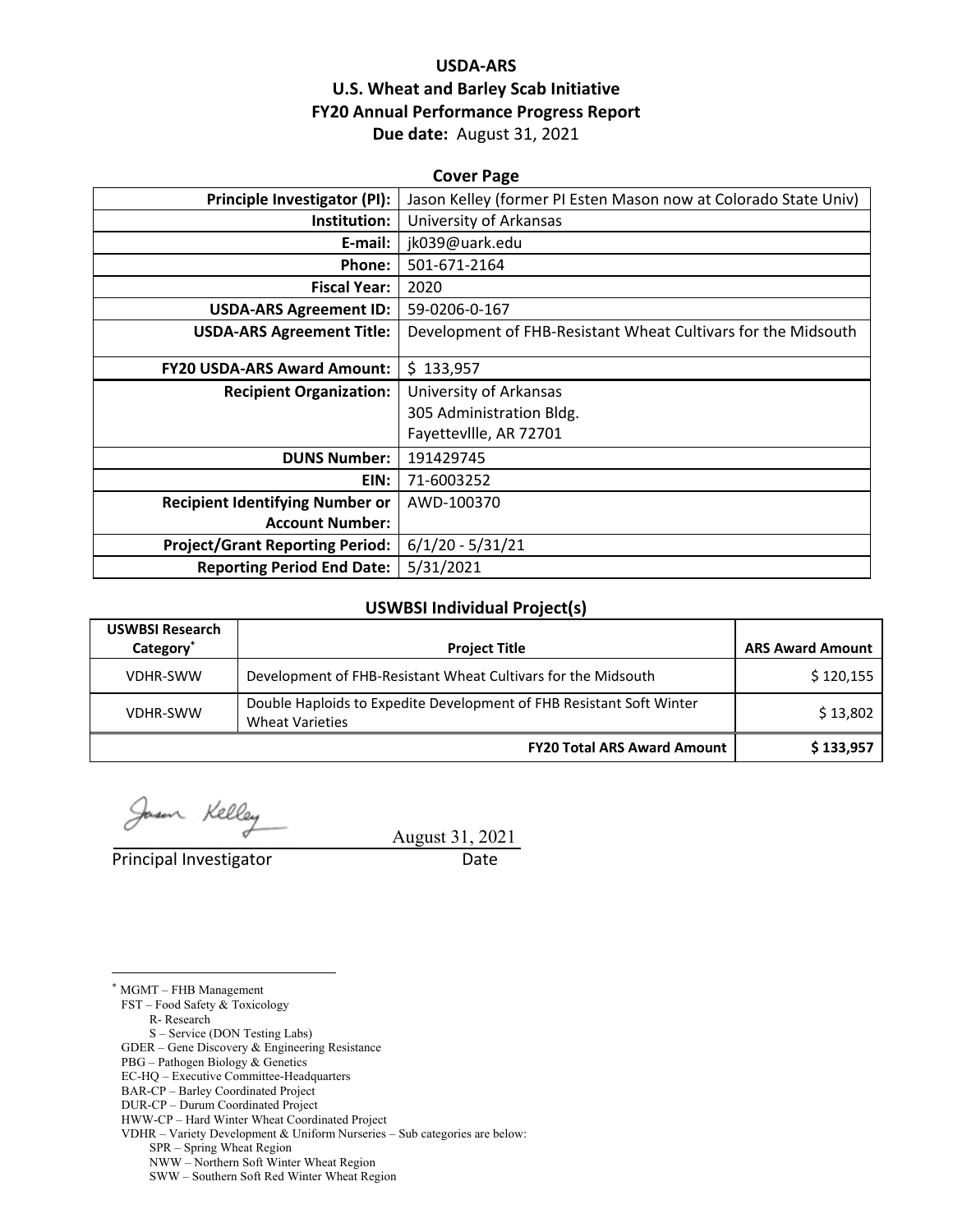**Project 1:** *Development of FHB Resistant Wheat Cultivars for the Midsouth*

#### **1. What are the major goals and objectives of the research project?**

- 1) Develop and release high yielding, FHB resistant cultivars.
- 2) Increase breeding efficiency through collaborative phenotyping, marker development and introgression of new genes using marker‐assisted (MAS) and genomic selection (GS).
- 3) Screen and report the reactions of breeding lines and currently grown commercial cultivars to FHB using misted inoculated nurseries.
- **2. What was accomplished under these goals or objectives?** *(For each major goal/objective, address these three items below.)*
	- **a. Objective 1: Develop and release high yielding, FHB resistant cultivars adapted to Arkansas and the mid‐south.** 
		- a) What were the major activities?

The major activities on a yearly cycle for this objective include developing new breeding populations, advancement of breeding populations and lines using phenotypic, molecular marker and genomic prediction data and release of breeding lines as varieties.

- b) What were the significant results?
	- 1. 383 crosses made; the majority expected to contain moderate FHB resistance.
	- 2. 693 breeding lines and varieties and 899 double haploid lines screened for FHB resistance.
- c) List key outcomes or other achievements.

Breeding lines with potential for increased levels of FHB resistance and high grain yield were field‐tested.

- **Objective 2: Increase breeding efficiency through collaborative phenotyping, marker development and introgression of new genes using marker‐assisted (MAS) and genomic selection (GS).**
	- a) What were the major activities? Due to the loss of the original P.I., Esten Mason, no collaborative phenotyping, marker development work was done in FY20.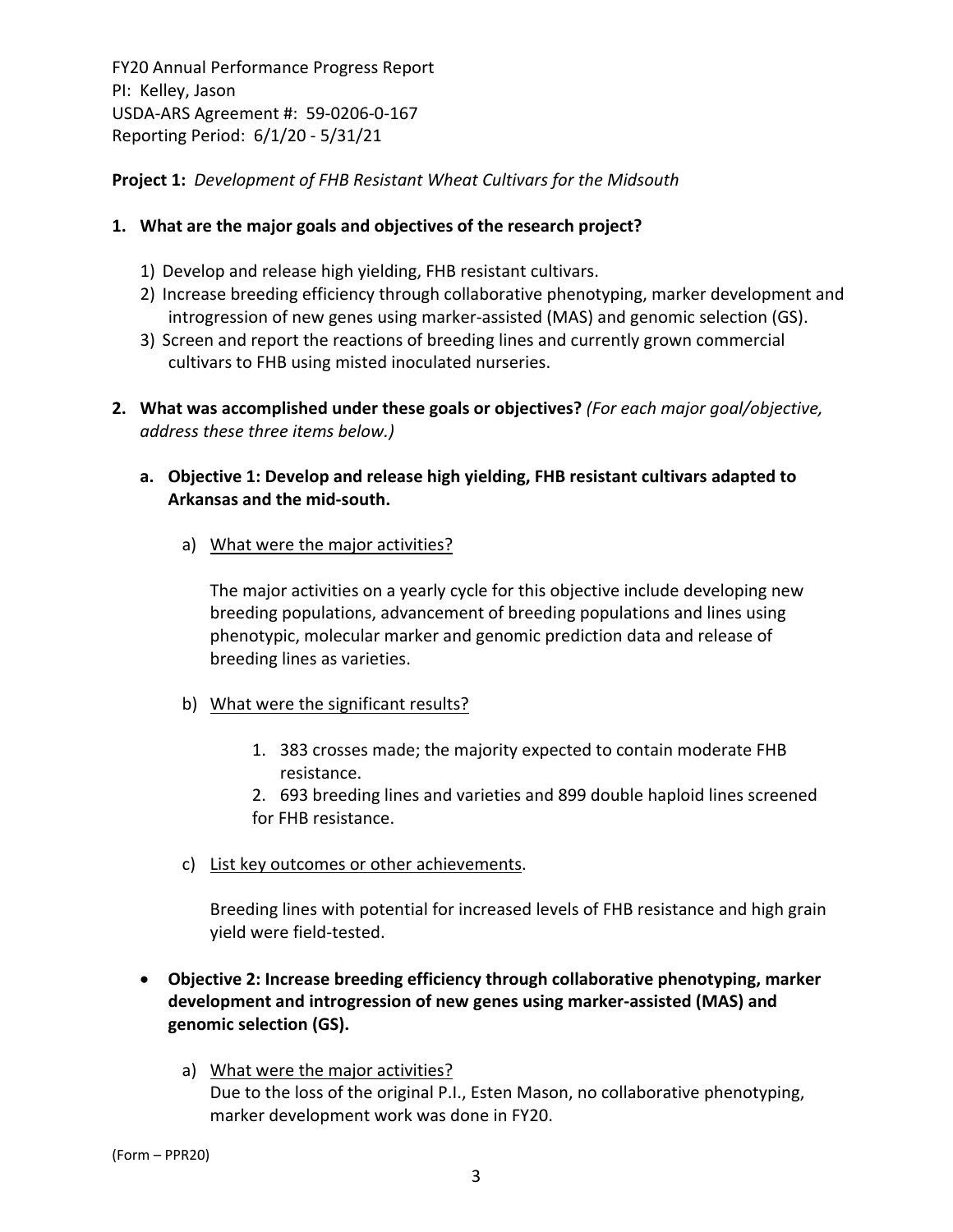- b) What were the significant results? Nothing to report.
- c) List key outcomes or other achievements. Nothing to report.
- **Objective 3: Screen and report the reactions of breeding lines and currently grown commercial cultivars to FHB using misted inoculated nurseries.**
	- a) What were the major activities?

Evaluating multiple SunGrains, USDA and commercial nurseries for reaction to FHB in misted and inoculated nurseries.

- b) What were the significant results?
	- 1. 93 entries in the Official Variety Trial were screened for FHB.
	- 2. Other cooperative nurseries screened included GAWN, SUNWHEAT, SUNPRE, UESSRWWN, and USSRWWN.
- c) List key outcomes or other achievements.

Results of the University of Arkansas Official Wheat Variety Trials were published in print and online (https://aaes.uada.edu/variety‐testing/) and are accessible through ScabSmart. Data for the USDA nurseries was published by the nursery organizers.

# **3. Was this research impacted by the COVID‐19 pandemic (i.e. university shutdowns and/or restrictions, reduced or lack of support personnel, etc.)? If yes, please explain how this research was impacted or is continuing to be impacted.**

This research was not impacted by COVID‐19.

#### **4. What opportunities for training and professional development has the project provided?**

No training or professional development occurred in FY20.

#### **5. How have the results been disseminated to communities of interest?**

During FY20, research results were shared with stakeholders, including the Sungrains cooperative breeders and USDA. Material was also available online through the University of Arkansas Variety Testing website (https://aaes.uada.edu/variety-testing/) which is easily accessible to researchers, seedsmen and others.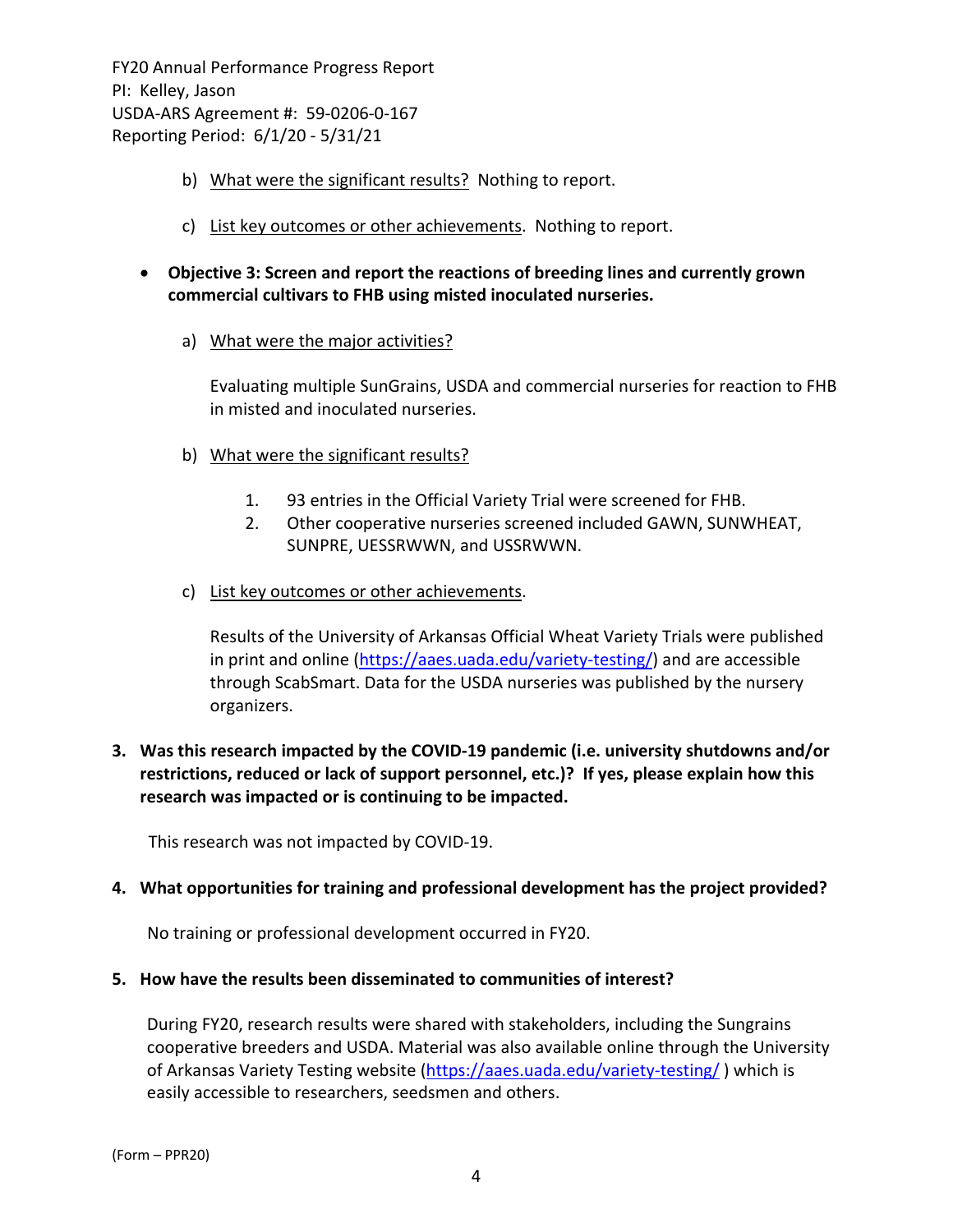**Project 2:** *Developing Doubled Haploids to Expedite Variety Development in Soft Red Winter Wheat*

# **1. What are the major goals and objectives of the research project?**

The goal of this proposal is use double haploid technology to combine favorable loci for more rapid improvement of FHB resistance. This is done in a collaborative manner with exchange of DH lines.

**2. What was accomplished under these goals or objectives?** *(For each major goal/objective, address these three items below.)*

#### a) **What were the major activities?**

383 new double haploids were evaluated in misted and inoculated nurseries with a select number harvested for future evaluation. There were 1282 total double haploids (including USWBSI and other sources) tested in the program.

#### **b)** W**hat were the significant results?**

- Data from the misted and inoculated nurseries were shared with other breeders who had received the same lines for testing.
- 264 selected double haploid lines were sent to other breeders for cooperative testing.
- Eight lines with the FBH1 gene were tested in the 2020‐2021 Arkansas OVT wheat performance trials.

# **c) List key outcomes or other achievements.**

Double haploid lines with a high level of resistance were identified and advanced.

**3. Was this research impacted by the COVID‐19 pandemic (i.e. university shutdowns and/or restrictions, reduced or lack of support personnel, etc.)? If yes, please explain how this research was impacted or is continuing to be impacted.**

This research was not impacted by COVID‐19.

# **4. What opportunities for training and professional development has the project provided?**

No opportunities for training and professional development were provided in FY20.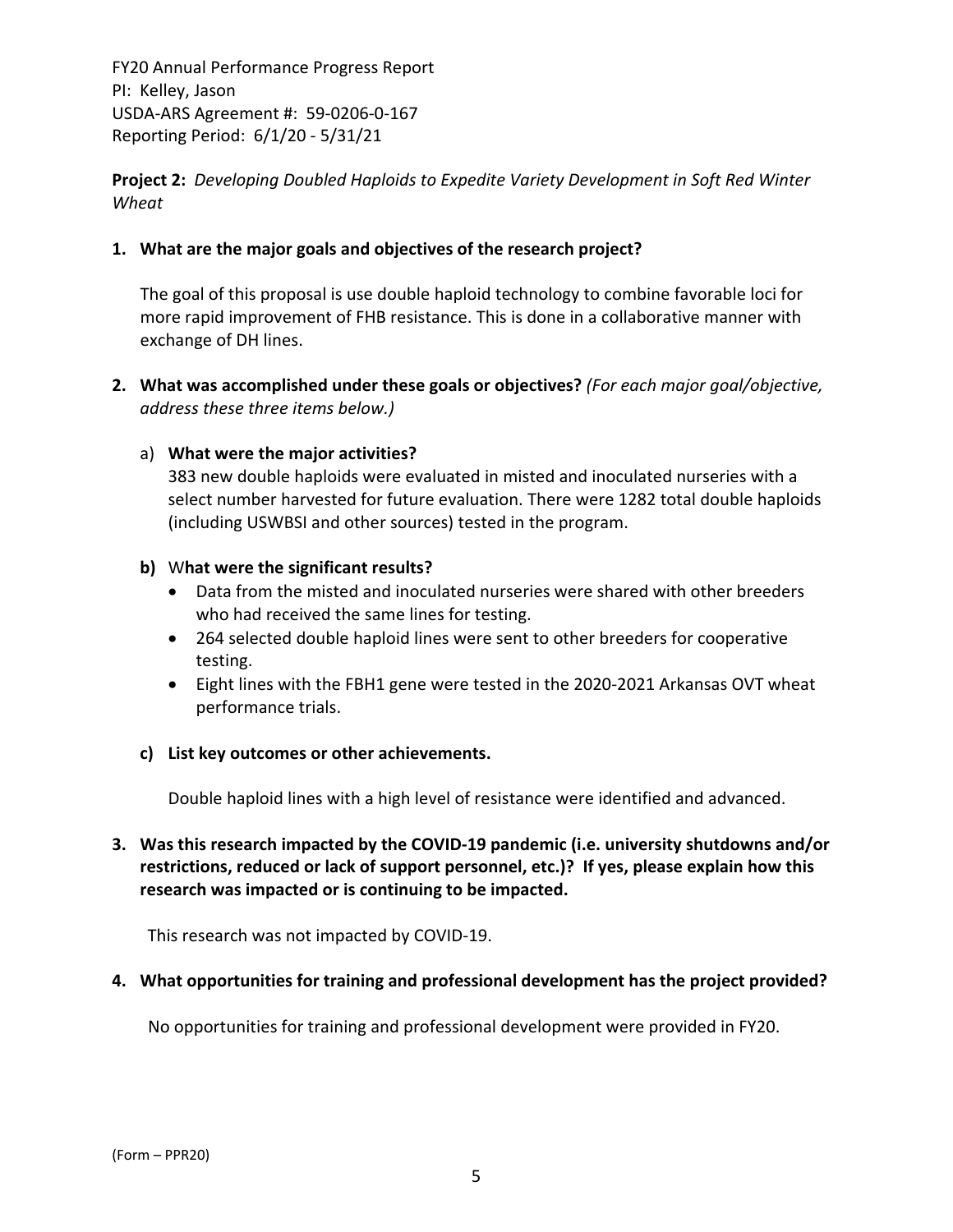#### **5. How have the results been disseminated to communities of interest?**

During FY20, research results were published in scientific journals, extension publications and presented at meetings where target audience and stakeholders were present, including the annual United States Wheat and Barley Scab Initiative Meeting. Material was also available online through the University of Arkansas Wheat Variety Testing program website (https://aaes.uada.edu/variety‐testing/) which is easily accessible to researchers, seedsmen and others. Specific outputs are listed in the Publications, Conference Papers, and Presentations section of this report.

A University of Arkansas Extension publication (Wheat Update) was developed to assist wheat growers on variety selection and provided FHB resistance ratings on commercially available wheat varieties that had been tested in the Official Wheat Variety Testing trials during the 2019‐2020 season (published in September 2020). An updated version was also published in August 2021from 2020‐2021 growing season data (https://www.uaex.uada.edu/farm‐ranch/crops‐commercial‐horticulture/wheat/)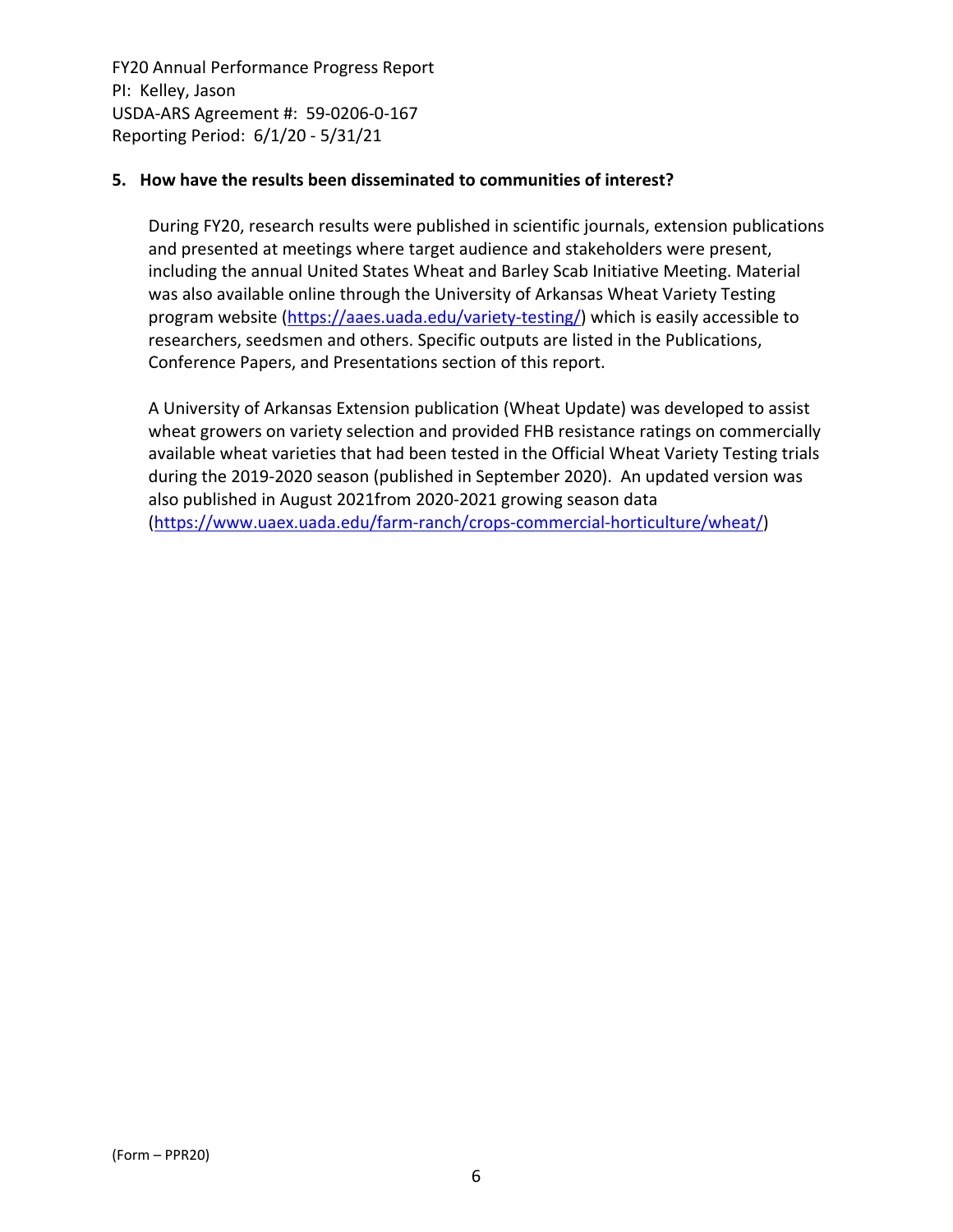# **Training of Next Generation Scientists**

**Instructions:** Please answer the following questions as it pertains to the FY20 award period (6/1/20 ‐ 5/31/21). The term "support" below includes any level of benefit to the student, ranging from full stipend plus tuition to the situation where the student's stipend was paid from other funds, but who learned how to rate scab in a misted nursery paid for by the USWBSI, and anything in between.

**1. Did any graduate students in your research program supported by funding from your USWBSI grant earn their MS degree during the FY19 award period?**

☐Yes ☒No ☐ Not Applicable **If yes, how many?** Click to enter number here.

**2. Did any graduate students in your research program supported by funding from your USWBSI grant earn their Ph.D. degree during the FY19 award period?**

☐Yes ☒No ☐ Not Applicable **If yes, how many?** Click to enter number here.

**3. Have any post docs who worked for you during the FY19 award period and were supported by funding from your USWBSI grant taken faculty positions with universities?**

 $\Box$ Yes  $\boxtimes$ No  $\Box$  Not Applicable **If yes, how many?** Click to enter number here.

**4. Have any post docs who worked for you during the FY19 award period and were supported by funding from your USWBSI grant gone on to take positions with private ag‐ related companies or federal agencies?**

| $\Box$ Yes | ⊠No | $\Box$ Not Applicable                                |
|------------|-----|------------------------------------------------------|
|            |     | <b>If yes, how many?</b> Click to enter number here. |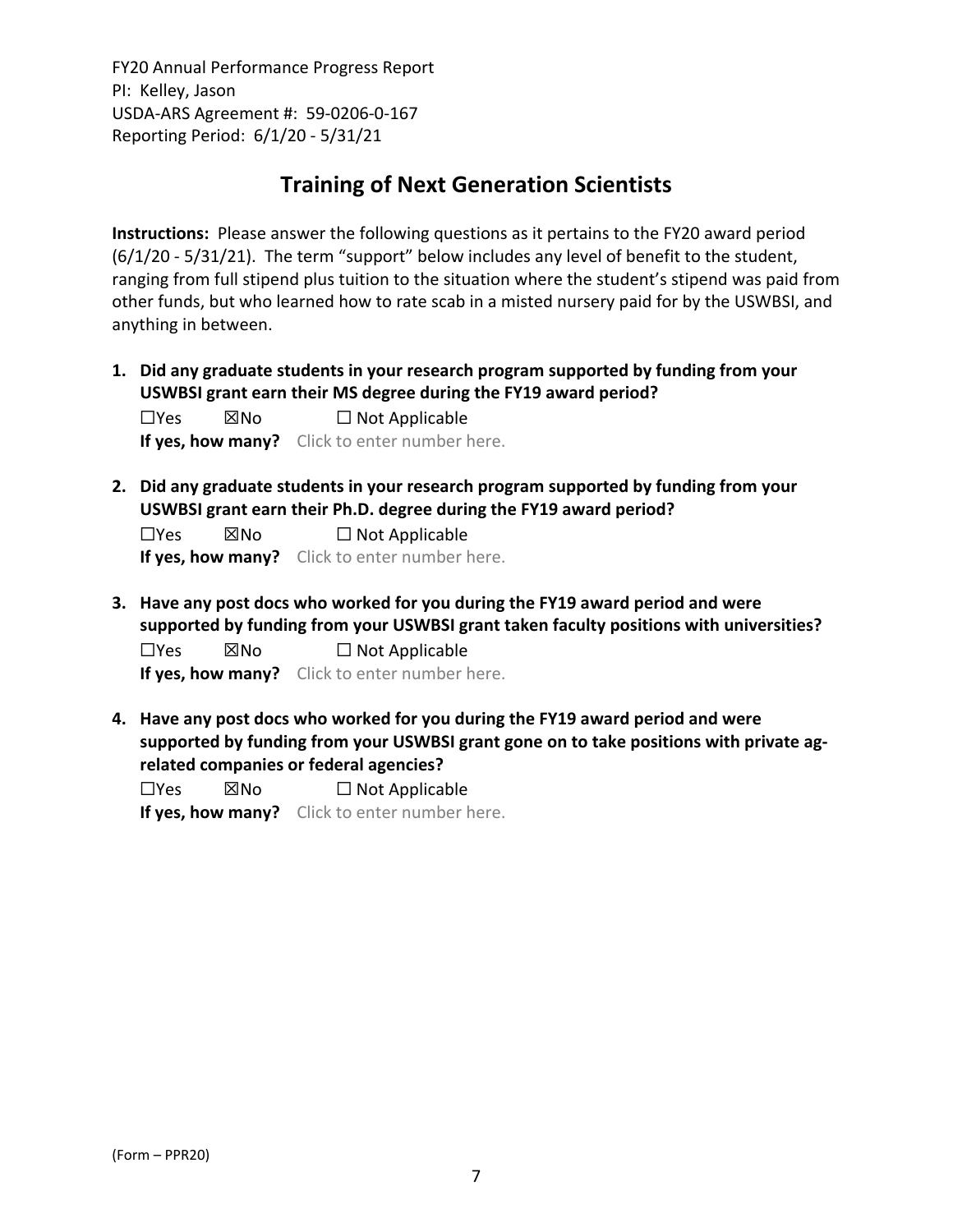# **Release of Germplasm/Cultivars**

**Instructions:** In the table below, list all germplasm and/or cultivars released with full or partial support through the USWBSI during the FY20 award period (6/1/20 - 5/31/21). All columns must be completed for each listed germplasm/cultivar. Use the key below the table for Grain Class abbreviations. 

| <b>Name of Germplasm/Cultivar</b> | <b>Grain Class</b>    | <b>FHB Resistance</b>                                  | <b>FHB</b><br><b>Rating</b><br>$(0-9)$ | Year<br><b>Released</b> |
|-----------------------------------|-----------------------|--------------------------------------------------------|----------------------------------------|-------------------------|
| Nothing to report.                | Select Grain<br>Class | Select what represents<br>your most resistant<br>check | Enter as<br>text 0-9<br>rating         | Select Year             |
| Click here to enter text.         | Select Grain<br>Class | Select what represents<br>your most resistant<br>check | Enter as<br>text 0-9<br>rating         | Select Year             |
| Click here to enter text.         | Select Grain<br>Class | Select what represents<br>your most resistant<br>check | Enter as<br>text 0-9<br>rating         | Select Year             |
| Click here to enter text.         | Select Grain<br>Class | Select what represents<br>your most resistant<br>check | Enter as<br>text 0-9<br>rating         | Select Year             |
| Click here to enter text.         | Select Grain<br>Class | Select what represents<br>your most resistant<br>check | Enter as<br>text 0-9<br>rating         | Select Year             |
| Click here to enter text.         | Select Grain<br>Class | Select what represents<br>your most resistant<br>check | Enter as<br>text 0-9<br>rating         | Select Year             |
| Click here to enter text.         | Select Grain<br>Class | Select what represents<br>your most resistant<br>check | Enter as<br>text 0-9<br>rating         | Select Year             |
| Click here to enter text.         | Select Grain<br>Class | Select what represents<br>your most resistant<br>check | Enter as<br>text 0-9<br>rating         | Select Year             |
| Click here to enter text.         | Select Grain<br>Class | Select what represents<br>your most resistant<br>check | Enter as<br>text 0-9<br>rating         | Select Year             |
| Click here to enter text.         | Select Grain<br>Class | Select what represents<br>your most resistant<br>check | Enter as<br>text 0-9<br>rating         | Select Year             |
| Click here to enter text.         | Select Grain<br>Class | Select what represents<br>your most resistant<br>check | Enter as<br>text 0-9<br>rating         | Select Year             |
| Click here to enter text.         | Select Grain<br>Class | Select what represents<br>your most resistant<br>check | Enter as<br>text 0-9<br>rating         | Select Year             |
| Click here to enter text.         | Select Grain<br>Class | Select what represents<br>your most resistant<br>check | Enter as<br>text 0-9<br>rating         | Select Year             |
| Click here to enter text.         | Select Grain<br>Class | Select what represents<br>your most resistant<br>check | Enter as<br>text 0-9<br>rating         | Select Year             |

NOTE: Leave blank if you have nothing to report or if your grant did NOT include any VDHR-related projects.

**NOTE:** List the associated release notice or publication under the appropriate sub-section in the 'Publications' section of the FPR.